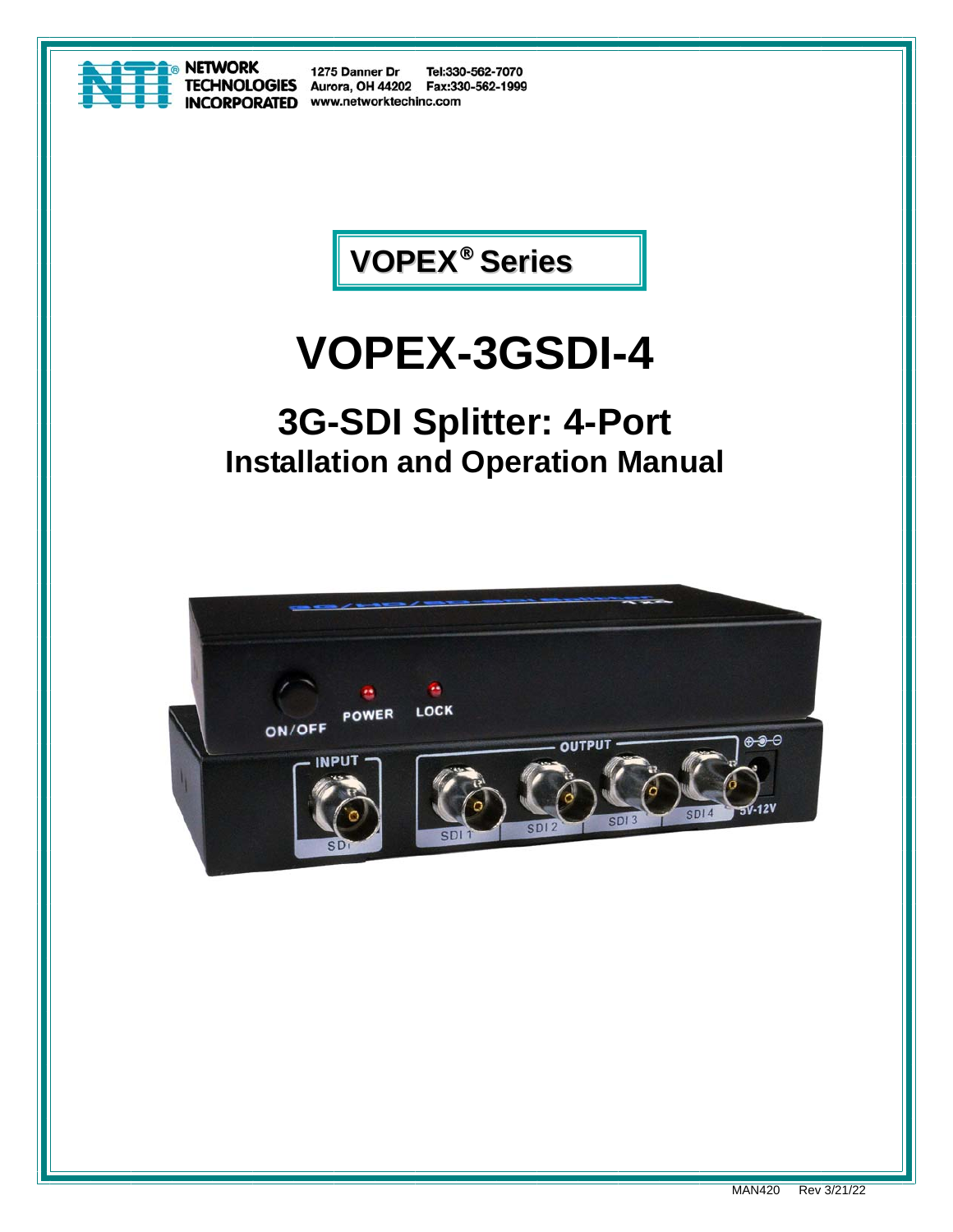#### **TRADEMARK**

VOPEX and the NTI logo are registered trademarks of Network Technologies Inc in the U.S. and other countries. All other brand names and trademarks or registered trademarks are the property of their respective owners.

#### **COPYRIGHT**

Copyright © 2022 by Network Technologies Inc. All rights reserved. No part of this publication may be reproduced, stored in a retrieval system, or transmitted, in any form or by any means, electronic, mechanical, photocopying, recording, or otherwise, without the prior written consent of Network Technologies Inc, 1275 Danner Drive, Aurora, Ohio 44202.

#### **CHANGES**

The material in this guide is for information only and is subject to change without notice. Network Technologies Inc reserves the right to make changes in the product design without reservation and without notification to its users.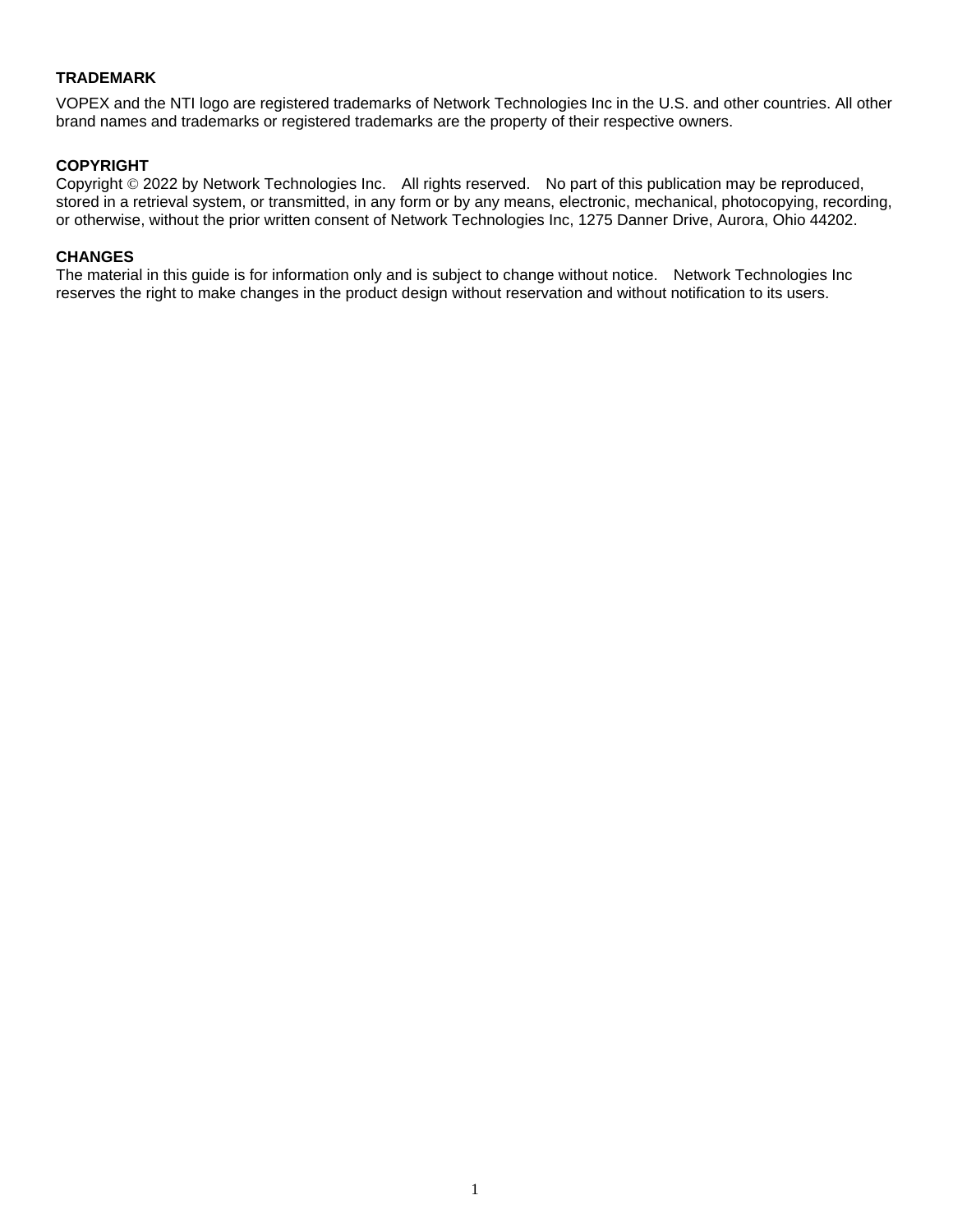#### **Introduction**

The VOPEX® 4-Port 3G-SDI Splitter simultaneously displays the same image from one SD/HD/3G-SDI video source onto four SD/HD/3G-SDI monitors.

#### **Features**

- Simultaneously broadcasts 3G-SDI/HD-SDI/SD-SDI signal from one source to four displays using 75 Ohm RG6 BNC cables.
	- $\circ$  Automatic input equalization compensates for attenuation on the incoming signal and automatically equalizes cables for the following distances:
		- 3G-SDI 1920x1080@60Hz to 328 feet (100 meters).
		- HD-SDI 1280x720@60Hz to 656 feet (200 meters).
		- SD-SDI 525i@60Hz and 625i@50Hz to 984 feet (300 meters).
	- o Automatic output reclocking reshapes and restores timing of digital video signals at output, eliminating high frequency jitter.
- Supports HDTV resolutions to 1080p @60Hz.
- Auto-detects 3G-SDI, HD-SDI, or SD-SDI format.
	- o Supports SMPTE 259M, SMPTE 292M, SMPTE 296M, SMPTE 424M, SMPTE 425M Level A, and ITU-R BT.656/BT.601 video interfaces used for broadcast-grade video.
- Passes embedded audio, ancillary ID and metadata information, and SD/HD/3G-SDI digital video signals
	- o Supports 48kHz audio.
- Plug-and-play functionality no software needed.
- Ideal for CCTV surveillance systems, TV broadcast studios, digital cinema, medical imaging facilities, or any AV application where signals need to be split from a camera or other device equipped with 3G/HD/SD-SDI outputs to four SDI-compliant displays or video processors.

#### **Materials Supplied**

- o VOPEX-3GSDI-4 4K HDMI Splitter
- o 100-240VAC, 50/60Hz ; 5VDC 3A (PS4297) AC Adapter
	- o Contact an NTI product consultant for 9VDC or 12VDC power supply options
- o Country-specific line cord
- o URL Slip with path to this manual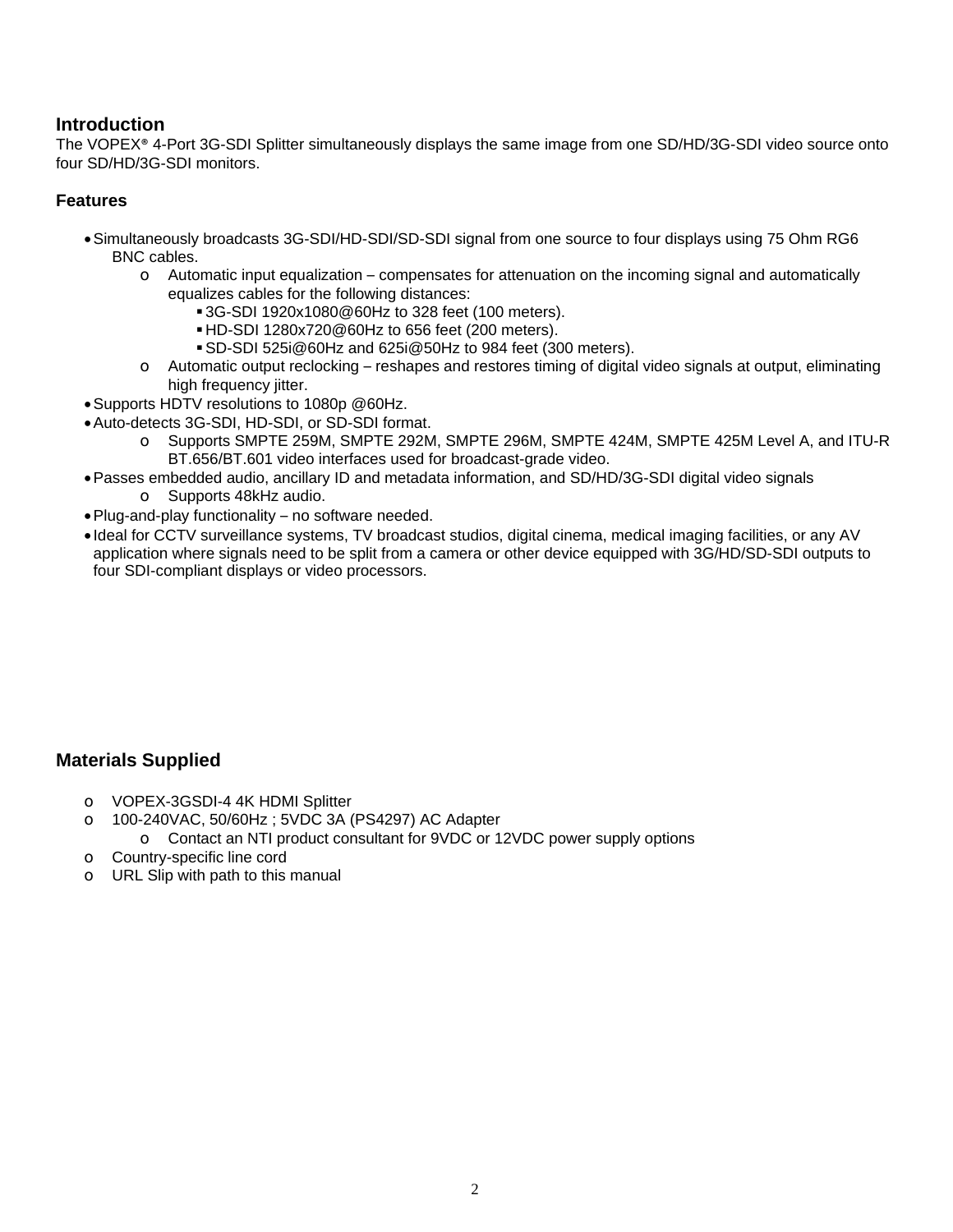### VOPEX-3GSDI-4



 $\overline{\mathbf{4}}$ 

6

|                        | <b>LABEL</b>  | <b>CONNECTOR/LED</b> | <b>DESCRIPTION</b>                                                     |
|------------------------|---------------|----------------------|------------------------------------------------------------------------|
|                        | <b>ON/OFF</b> | <b>Button</b>        | to power the unit ON/OFF                                               |
| $\mathbf{2}$           | <b>POWER</b>  | Red LED              | illuminates to indicate proper power to the unit                       |
| 3                      | <b>LOCK</b>   | Red LED              | illuminates to indicate SDI signal is connected to the<br><b>INPUT</b> |
| $\boldsymbol{\Lambda}$ | <b>INPUT</b>  | <b>BNC Female</b>    | for connection of SDI video source                                     |
|                        |               | Connector            |                                                                        |
| 5                      | <b>OUTPUT</b> | <b>BNC Female</b>    | for connection of SDI displays                                         |
|                        |               | Connector            |                                                                        |
| 6                      | $5-12V$       | 2.1x5.5mm Power Jack | for connection of power supply with 5-12VDC output                     |
|                        |               |                      | voltage                                                                |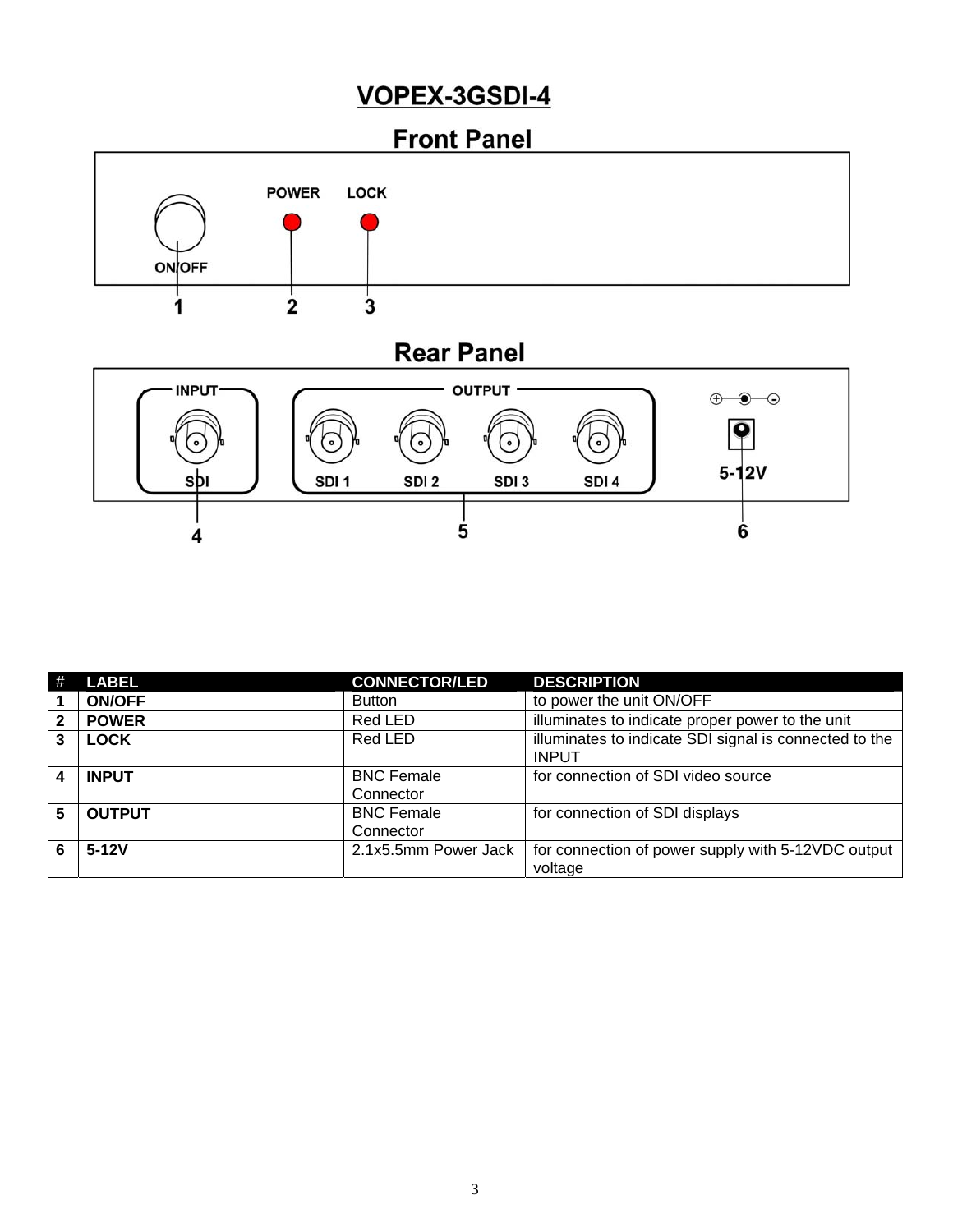#### **Installation**

1. Connect the SD/HD/3G-SDI video source to "SDI INPUT" using 75 Ohm RG6 BNC cable.

2. Connect up to four SD/HD/3G-SDI displays to the "SDI x OUTPUT" ports (where x is 1-4) using 75 Ohm RG6 BNC cables.

3. Connect the power supply and power up the VOPEX, video source and displays (in any order).